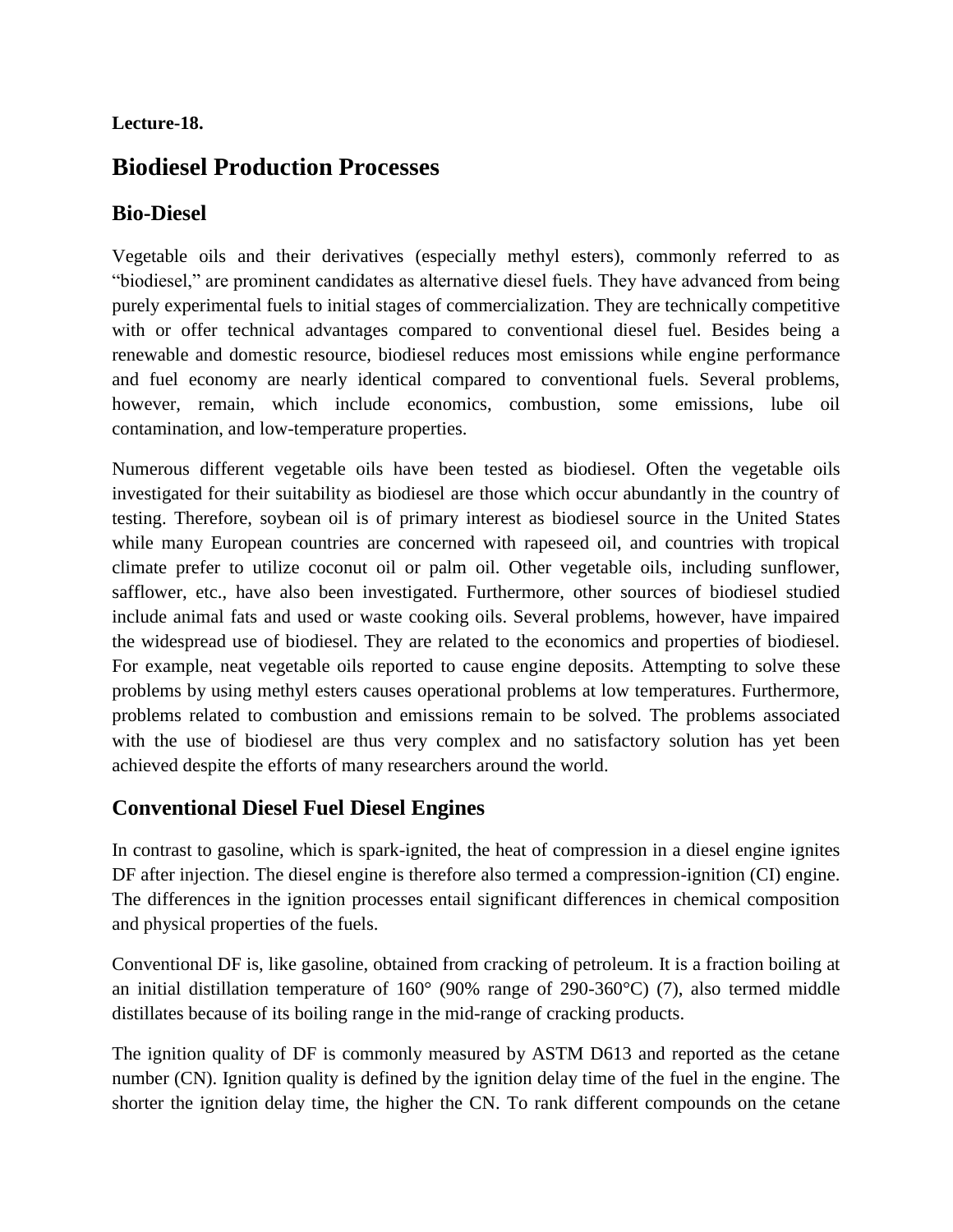scale, hexadecane (C16H34; also called cetane), which has a very short ignition delay, has been assigned a CN of 100. At the other end of the scale, 2,2,4,4,6,8,8-heptamethylnonane (HMN; also C16H34), which has poor ignition qualities, has been assigned a CN of 15. It should be noted that the cetane scale is arbitrary and that compounds with  $CN > 100$  (although the cetane scale does not provide for compounds with  $CN > 100$  or  $CN < 15$  have been identified. The ASTM specification for conventional DF (ASTM D975) requires a minimum CN of 40.

The CN scale clarifies an important aspect of the composition of, or, on a more fundamental level, the molecular structure of the compounds comprising DF. Long-chain, unbranched, saturated hydrocarbons (alkanes) have high CNs and good ignition quality while branched hydrocarbons (and other materials such as aromatics) have low CNs and poor ignition quality. Since both too high and too low CN can cause operational problems (in case of too high CN, combustion can occur before the fuel and air are properly mixed, resulting in incomplete combustion and smoke; in case of too low CN, engine roughness, misfiring, higher air temperatures, slower engine warm-up and also incomplete combustion occur), most engine manufacturers designate a range of required CN for their engines. In most cases, this range is around CN 40-50.

Conventional DF is classified into different grades by ASTM D 975. This classification is the following: No. 1 diesel fuel (DF1) comprises volatile fuels oils from kerosene to intermediate distillates. They are applicable for high-speed engines whose operation involves frequent and relatively wide variations in engine load and speed. Such fuel is required for use at abnormally low temperatures. No. 2 diesel fuel (DF2) includes distillate gas oils of lower volatility. This grade is suitable for use in high-speed engines under relatively high loads and uniform speeds. DF2 can be used in engines not requiring fuels having the greater volatility and other properties specified for No. 1 diesel fuels. DF2 is the transportation diesel fuel to which biodiesel is usually compared. No. 4 diesel fuel (DF4) covers the more viscous distillates and their blends with residual fuel oils. It is usually satisfactory only for low-speed and medium-speed engines operated under sustained load at nearly constant speed.

Besides the just discussed characteristics of conventional DF, other properties such as heat of combustion, pour point, cloud point, and viscosity are of great significance. These properties also play very important roles in the use of biodiesel.

The two general types of diesel engines are the direct injection (DI) engine and the indirect injection (IDI) engine. In DI engines, the fuel is directly injected into the combustion chamber in the cylinder. In IDI engines, the fuel is injected into a prechamber which is connected with the cylinder through a narrow passage. Rapid air transfer from the main cylinder into the prechamber promotes a very high degree of air motion in the prechamber which is particularly conducive to rapid fuel air mixing. Combustion beginning in the prechamber produces high pressure and the fuels are subjected to high shear forces. The IDI engine is no longer used for heavy bus and truck engines due to somewhat lower efficiency and higher fuel consumption than the DI system.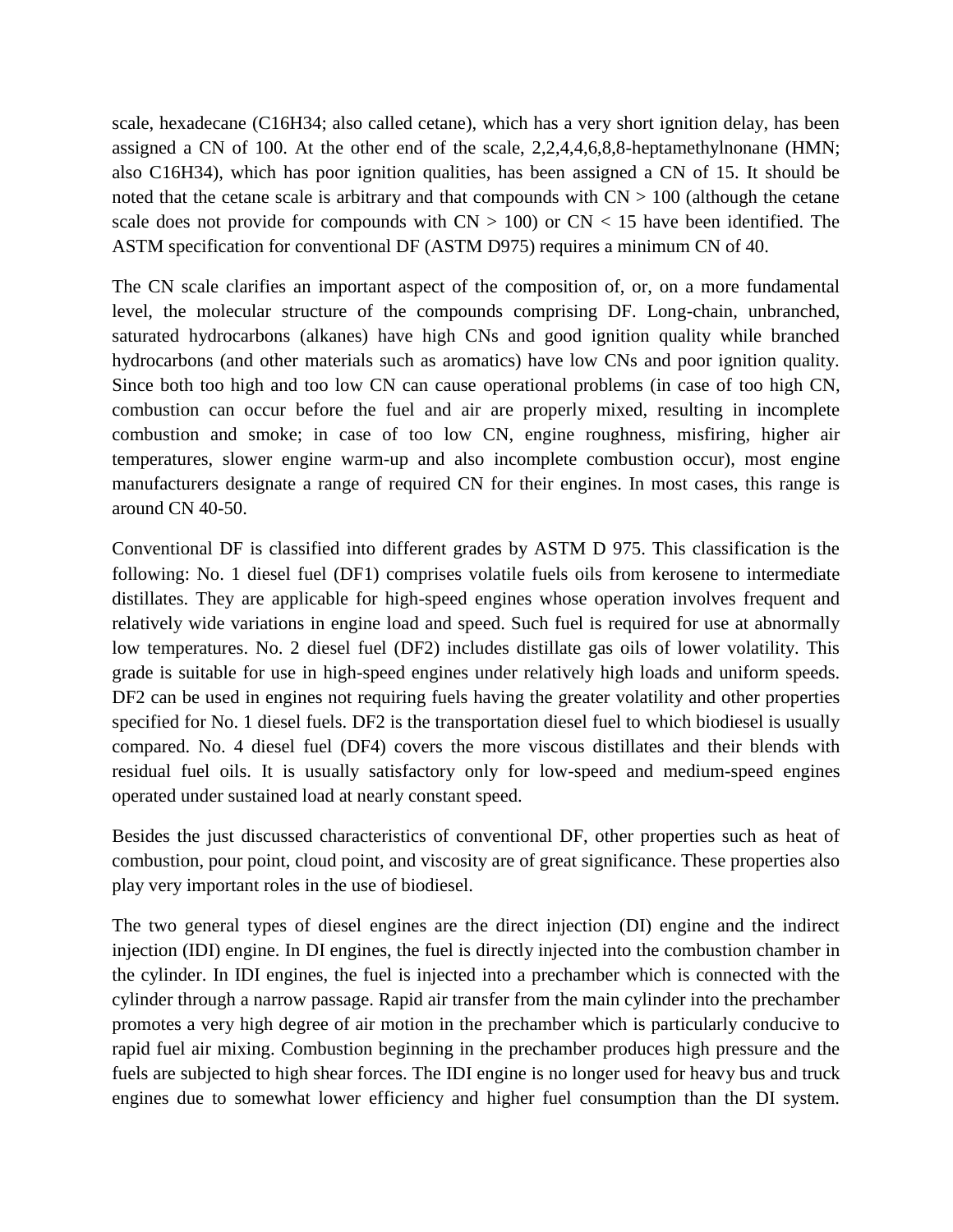However, for special purposes, such as underground work, IDI engines are still made in the heavier class due to low exhaust emissions. For smaller vehicles such as cars and light trucks, the IDI system is used because of its ability to cover a wider speed range. The low exhaust emissions in combination with the wider speed range may lead to a continued use of IDI engines in urban areas, where the demand for low emissions can be more important than a somewhat higher fuel consumption combined with low annual mileage. The IDI engine is also less sensitive to fuel quality. Tests of biodiesel as a fuel have been performed on both DI and IDI engines.

# **Biodiesel.**

The term biodiesel has no unambiguous definition. It stands for neat vegetable oils used as DF as well as neat methyl esters prepared from vegetable oils or animal fats and blends of conventional diesel fuel with vegetable oils or methyl esters. With increasing emphasis on the use of esters as DF, however, the term "biodiesel" increasingly refers to alkyl esters of vegetable oils and animal fats and not the oils or fats themselves. In an article on proposed ASTM standards, biodiesel was defined (9) as "the mono alkyl esters of long chain fatty acids derived from renewable lipid feedstock, such as vegetable oils or animal fats, for use in compression ignition (diesel) engines." Nevertheless, clear distinction between these different vegetable oil-based or -derived alternative diesel fuels is necessary.

# **Vegetable oils**.

Most vegetable oils are triglycerides (TGs; triglyceride = TG). Chemically, TGs are the triacylglyceryl esters of various fatty acids with glycerol.

Some physical properties of the most common fatty acids occurring in vegetable oils and animal fats as well as their methyl esters are listed in Table I. Besides these fatty acids, numerous other fatty acids occur in vegetable oils and animal fats, but their abundance usually is considerably lower. Table II lists the fatty acid composition of some vegetable oils and animal fats that have been studied as sources of biodiesel.

```
CH<sub>2</sub>OOR CH<sub>2</sub>OH
II
CHOOR + 3 CH_3OH → 3 CH_3OOCR + CHOH
II
CH<sub>2</sub>OOR CH<sub>2</sub>OH
Triglyceride Methanol Methyl ester Glycerol
```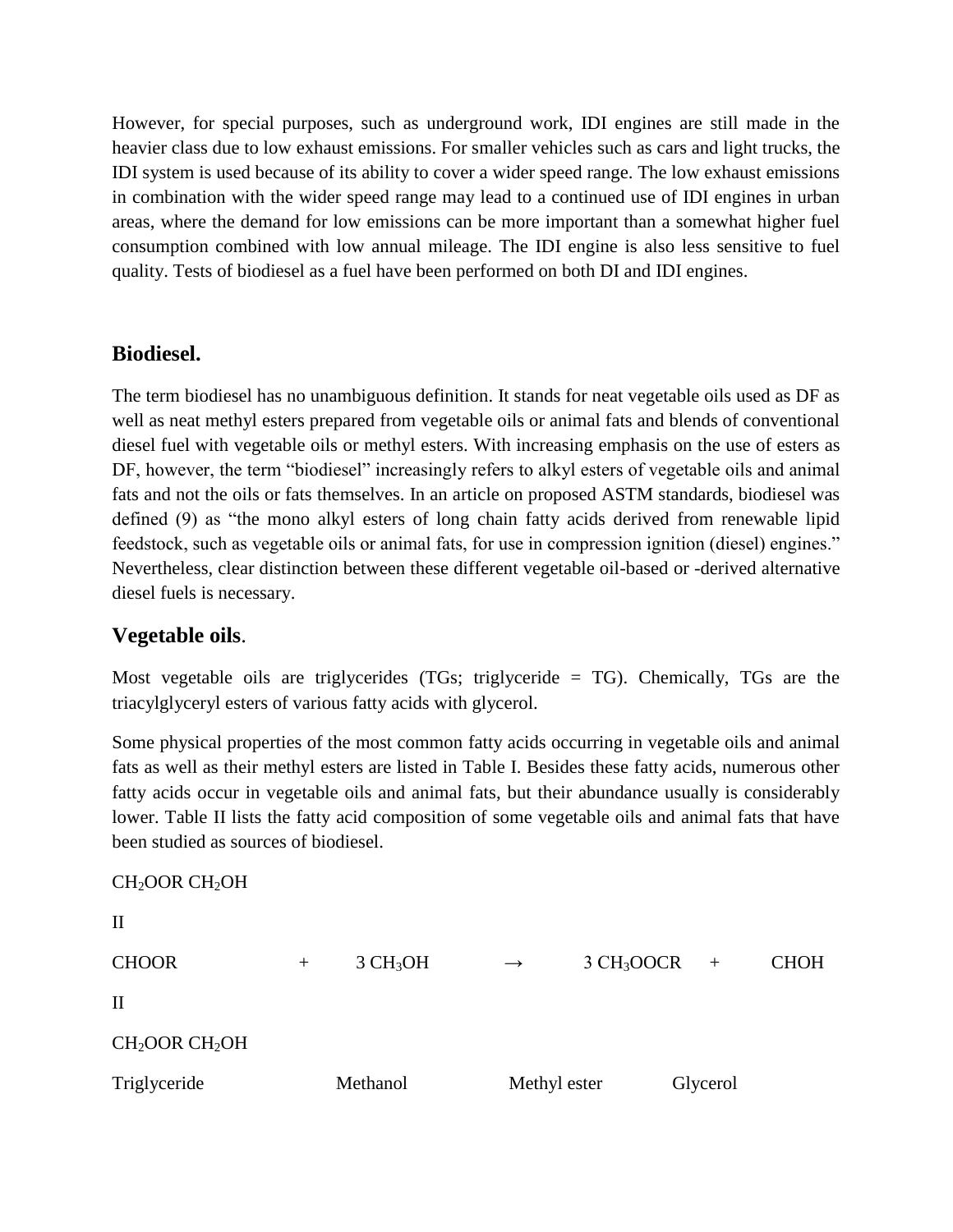The most common derivatives of TGs (or fatty acids) for fuels are methyl esters. These are formed by transesterification of the TG with methanol in presence of usually a basic catalyst to give the methyl ester and glycerol. Other alcohols have been used to generate esters, for example, the ethyl, propyl, and butyl esters.

| Selected physical properties of vegetable oils and fats as they relate to their use as DF are |  |
|-----------------------------------------------------------------------------------------------|--|
| listed in Table                                                                               |  |

| Oil or Fat              | Iodine    | CN   | HG      | Viscosit              | CP              | PP              | ${\rm FP}$      |
|-------------------------|-----------|------|---------|-----------------------|-----------------|-----------------|-----------------|
|                         | Value     |      | (kJ/kg) | y                     | $({}^{\circ}C)$ | $({}^{\circ}C)$ | $({}^{\circ}C)$ |
|                         |           |      |         | 2<br>$\text{(mm /s)}$ |                 |                 |                 |
| Babassu                 | $10-18$   | 38   |         |                       |                 |                 |                 |
| Castor                  | 82-88     |      | 39500   | 297<br>$(38^\circ)$   | ---             | $-31.7$         | 260             |
| Coconut                 | $6 - 12$  |      |         |                       |                 |                 |                 |
| Corn                    | 103-140   | 37.6 | 39500   | 34.9<br>$(38^\circ)$  | $-1.1$          | $-40.0$         | 277             |
| Cottonseed              | 90-119    | 41.8 | 39468   | 33.5<br>$(38^\circ)$  | 1.7             | $-15.0$         | 234             |
| Crambe                  | 93        | 44.6 | 40482   | 53.6<br>$(38^\circ)$  | 10.0            | $-12.2$         | 274             |
| Linseed                 | 168-204   | 34.6 | 39307   | 27.2<br>$(38^\circ)$  | 1.7             | $-15.0$         | 241             |
| Olive                   | 75-94     |      |         |                       |                 |                 |                 |
| Palm                    | $35 - 61$ | 42   |         |                       |                 |                 |                 |
| Peanut                  | 80-106    | 41.8 | 39782   | 39.6<br>$(38^\circ)$  | 12.8            | $-6.7$          | 271             |
| Rapeseed                | 94-120    | 37.6 | 39709   | 37.0<br>$(38^\circ)$  | $-3.9$          | $-31.7$         | 246             |
| Safflower               | 126-152   | 41.3 | 39519   | 31.3<br>$(38^\circ)$  | 18.3            | $-6.7$          | 260             |
| High-oleic<br>safflower | 90-100    | 49.1 | 39516   | 41.2<br>$(38^\circ)$  | $-12.2$         | $-20.6$         | 293             |
| Sesame                  | 104-120   | 40.2 | 39349   | 35.5<br>$(38^\circ)$  | $-3.9$          | $-9.4$          | 260             |
| Soybean                 | 117-143   | 37.9 | 39623   | 32.6                  | $-3.9$          | $-12.2$         | 254             |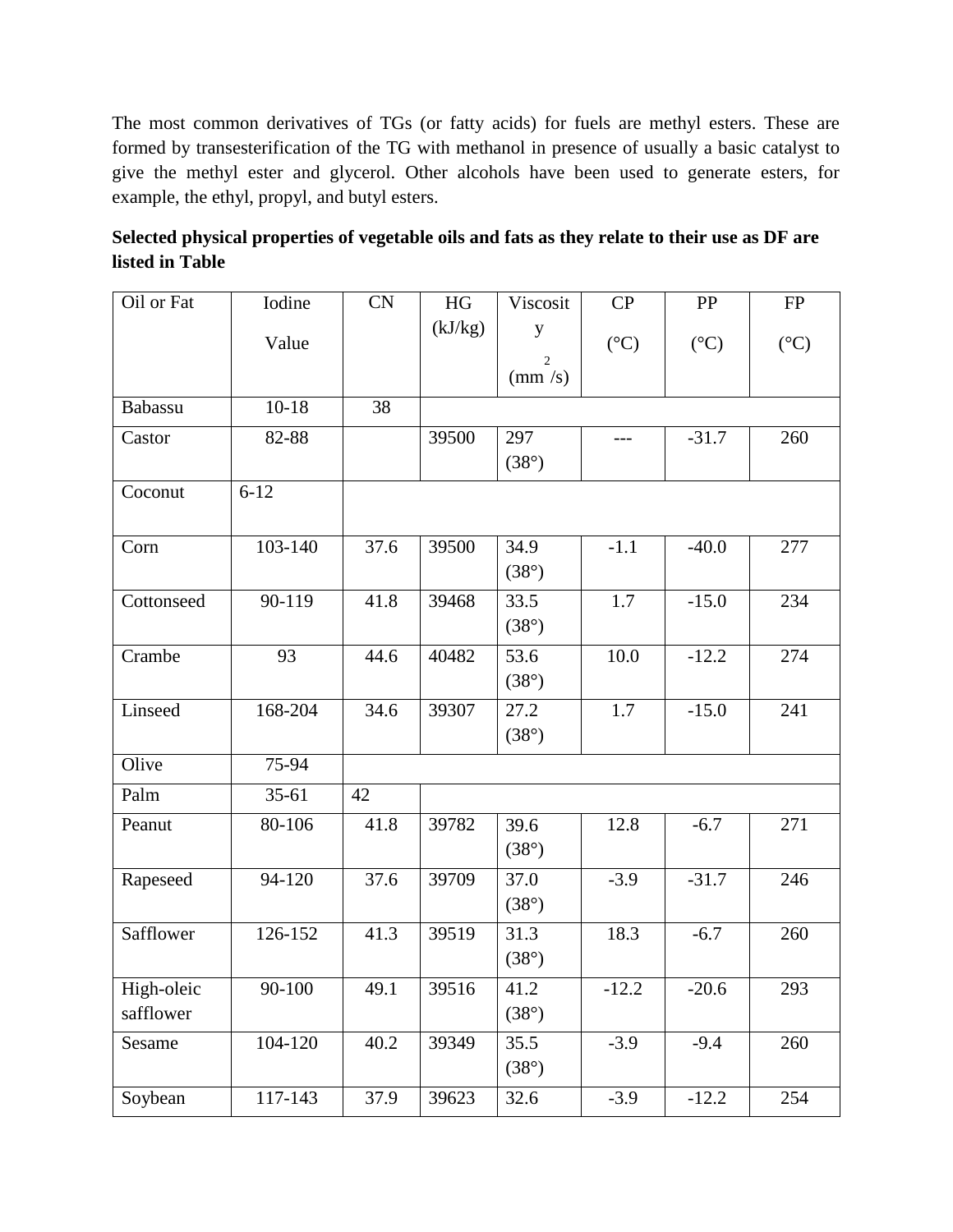|           |         |      |       | $(38^\circ)$      |                          |         |     |
|-----------|---------|------|-------|-------------------|--------------------------|---------|-----|
| Sunflower | 110-143 | 37.1 | 39575 | 37.1              | 7.2                      | $-15.0$ | 274 |
|           |         |      |       | $(38^\circ)$      |                          |         |     |
| Tallow    | 35-48   |      | 40054 | 51.15             | $\overline{\phantom{a}}$ |         | 201 |
|           |         |      |       | $(40^{\circ})$    |                          |         |     |
| No. 2 DF  |         | 47   | 45343 | $2.7(38^{\circ})$ | $-15.0$                  | $-33.0$ | 52  |

Where,

 $CN =$  cetane number;  $CP =$  cloud point,  $PP =$  pour point,  $FP =$  flash point.

### **Combustion Chemistry, Emissions, Engine problems and deposits.**

Generally, similar types of compounds are observed in the exhaust emissions of conventional DF and vegetable oil-derived fuels. This is additional proof of the suitability of fatty compounds as DF because there presumably exists similarities in their combustion behavior.

Emissions from any kind of engine are the result of the preceding combustion within in the engine. The combustion process, in relation to the properties of the fuel, and its completeness are responsible for any problems associated with the use of biodiesel, such as formation of deposits, etc. To understand the formation of emissions and deposits, and possibly direct the combustion to suppress undesirable emissions and deposits, it is essential to study the combustion of the fuel.

Ideally, the products of complete combustion of hydrocarbons are carbon dioxide  $(CO_2)$  and water according to the equation (shown for alkanes (saturated hydrocarbons)

 $C_nH_{2n}+2 + (1.5n + 0.5)O_2 \rightarrow nCO_2 + (n + 1)H_2O$ 

Combustion in a diesel engine occurs mainly through a diffusion flame and is therefore incomplete. This causes the formation of partially oxidized materials such as carbon monoxide (CO), other oxygenated species (aldehydes, etc.), and hydrocarbons. In the case of biodiesel, liberation of  $CO<sub>2</sub>$  (decarboxylation), as indicated above, from the ester moiety of the triglyceride or methyl ester occurs besides combustion formation of  $CO<sub>2</sub>$  from the hydrocarbon portions of biodiesel. The formation of  $CO<sub>2</sub>$ , an incombustible compound despite its high oxygen content (although mistakenly assumed by some that it can serve as a combustion enhancer because of its high oxygen content), shows that one has to be judicious in choosing oxygenated compounds as combustion enhancers because the combustion-enhancing properties will depend on the nature of the oxygen (bonding, etc.) in those compounds. Therefore, the higher oxygen content of biodiesel does not necessarily imply improved combustion compared to conventional DF because of removal of this oxygen from the combustion process by decarboxylation, but  $CO<sub>2</sub>$ may contribute to combustion in other ways.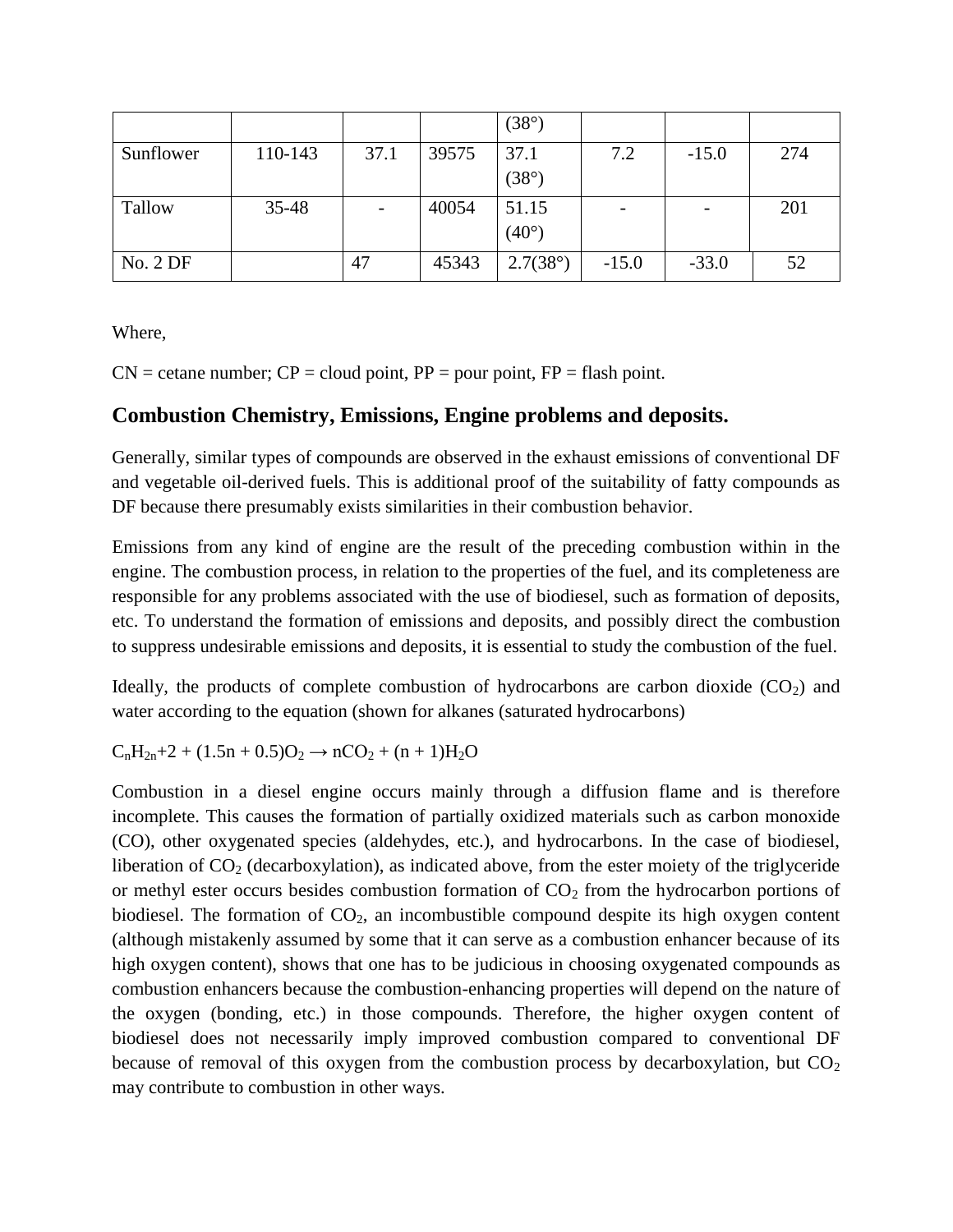Exhaust emissions observed in the combustion of conventional DF and biodiesel are smoke, particulates (particulate matter), polyaromatic hydrocarbons (PAHs), hydrocarbons, CO, and oxides of nitrogen (NOx; also referred to as nitrous oxides, or nitrogen oxides). An important difference are sulfur-containing emissions which are not formed from biodiesel due to its lack of sulfur. Note that rapeseed contains low amounts of sulfur but variations such as canola have not only lower erucic acid content but also reduced sulfur.

The composition of particulate matter has been studied for conventional diesel fuels. Particulates from conventional DF have a high carbon to hydrogen ratio of approximately 10:1. Thus, particulates are mainly carbon in forms of crystallites. As temperatures decrease below 500°C, the particles are coated with adsorbed and condensed species, which include unburned hydrocarbons, various oxygenated hydrocarbons, PAHs and nitrogen dioxide (in case of conventional DF, also sulfur-containing species). With rapeseed methyl ester as fuel in DI engines, particulate matter showed large amounts of volatile and extractable compounds adsorbed on the soot, which caused the particulate emissions to be higher than with conventional DF.

PAHs are compounds composed of fused aromatic rings that may carry alkyl substituents such as a methyl group. They are of concern because many of them are known carcinogens. Hydrocarbons represent a broad category of compounds including hydrocarbons and oxygenated species such as aldehydes, ketones, ethers, etc.

Nitrogen oxides (NOx) arise by the reaction of nitrogen and oxygen from air at an early stage in the combustion process. NOx emissions are difficult to control because such techniques may increase other emissions or fuel consumption.

# **Emissions of Neat Vegetable Oil Fuel**.

While neat vegetable oils are competitive with conventional DF in some emission categories, problems were identified for other kinds of emissions. For example, it was shown that PAH emissions were lower for neat vegetable oils, especially very little amounts of alkylated PAHs, which are common in the emissions of conventional DF. Besides higher NOx levels, aldehydes are reported to present problems with neat vegetable oils. Total aldehydes increased dramatically with vegetable oils. Formaldehyde formation was also consistently higher than with DF2. It was reported that component TGs in vegetable oils can lead to formation of aromatics via acrolein (CH2=CH-CHO) from the glycerol moiety. Another author observed significantly lower emissions of C3 aldehydes (for example, acrolein) for methyl esters of rapeseed oil than for the oil itself. Another study attributes increased emissions of aldehydes and ketones when using vegetable oils as fuels to the formation of acidic water during decomposition of the oils. This acidic water could be an indication for the formation of short-chain oxygenates which likely ignite poorly compared to the long-chain carbon-rich fatty compounds.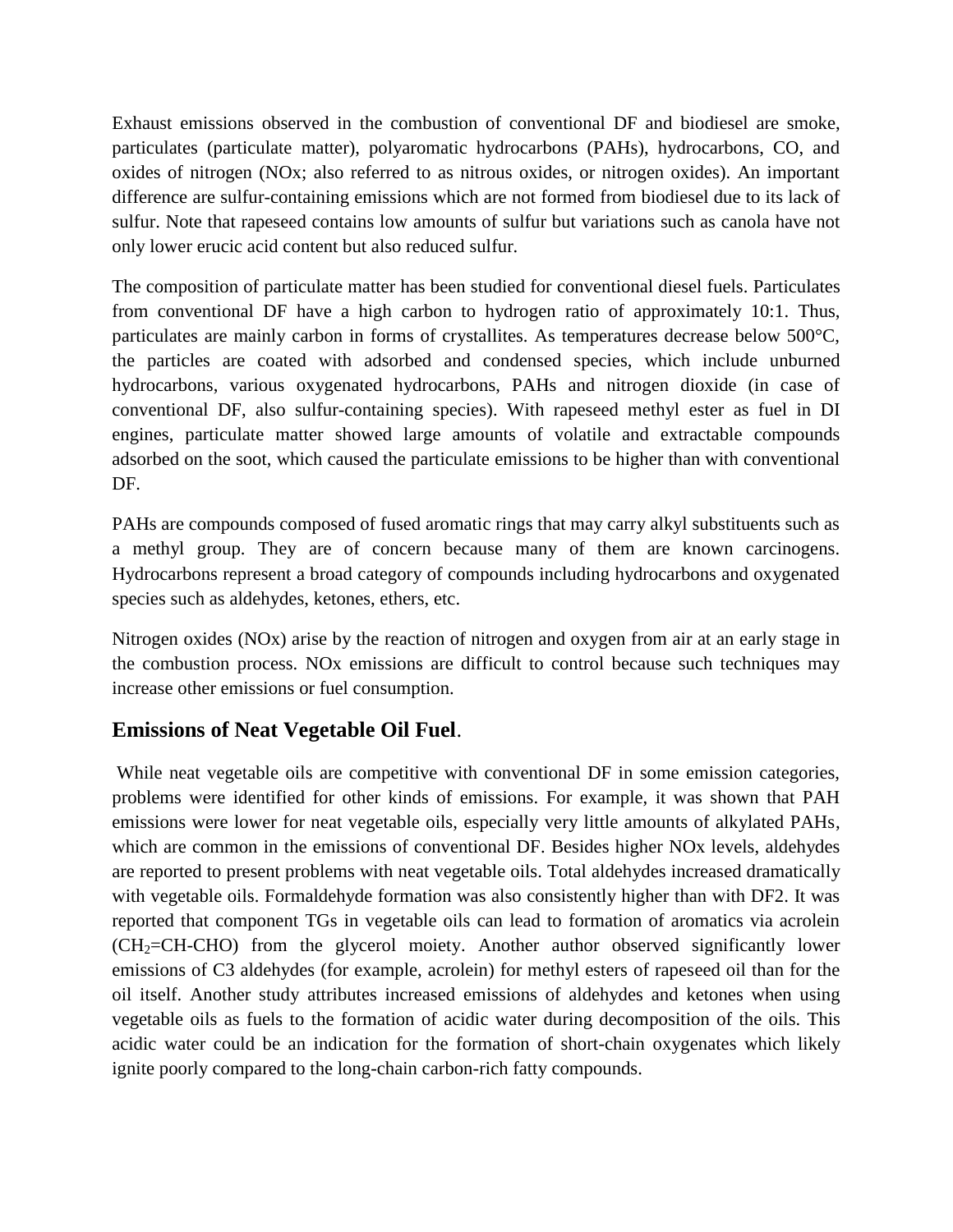#### **Engine Problems with Neat Vegetable Oil Fuel.**

Most references in this section report that, at least in short-term trials, neat oils gave satisfactory engine performance and power output, often equal to or even slightly better than conventional DF. However, vegetable oils cause engine problems. This was recognized in the early stages of renewed interest in vegetable oil-based alternative DFs. Studies on sunflower oil as fuel noted coking of injector nozzles, sticking piston rings, crankcase oil dilution, lubricating oil contamination, and other problems. These problems were confirmed and studied by other authors. A test for external detection of coking tendencies of vegetable oils was reported. The causes of these problems were attributed to the polymerization of TGs via their double bonds which leads to formation of engine deposits as well as the low volatility and high viscosity with resulting poor atomization patterns. An oxidative free-radical mechanism was suggested as governing TG polymerization in lubricating oil contamination when using sunflower oil as fuel. Fumigation with propane was studied as a means to reduce injector coking. The engine problems have caused neat vegetable oils to be largely abandoned as alternative DF and lead to the research on the aforementioned four solutions.

Emissions of esters. Generally, most emissions observed for conventional DF are reduced when using esters. NOx emissions are the exception. In an early paper reporting emissions with methyl and ethyl soyate as fuel, it was found that CO and hydrocarbons were reduced but NOx were produced consistently at a higher level than with the conventional reference DF. The differences in exhaust gas temperatures corresponded with the differences in NOx levels. Similar results were obtained from a study on the emissions of rapeseed oil methyl ester. NOx emissions were slightly increased, while hydrocarbon, CO, particulate and PAH emissions were in ranges similar to the DF reference. As mentioned above, the esters emitted less aldehydes than the corresponding neat rapeseed oil. Unrefined rapeseed methyl ester emitted slightly more aldehydes than the refined ester, while the opposite case held for PAH emissions. A 31% increase in aldehyde and ketone emissions was reported when using rapeseed methyl ester as fuel, mainly due to increased acrolein and formaldehyde, while hydrocarbons and PAHs were significantly reduced, NOx increased slightly, and CO was nearly unchanged. The study on PAH emissions, where also the influence of various engine parameters was explored, found that the PAH emissions of sunflower ethyl ester were situated between DF and the corresponding neat vegetable oil. Reduced PAH emissions may correlate with the reduced carcinogenity of particulates when using rapeseed methyl ester as fuel. The general trend on reduced emissions except NOx was confirmed by later studies, although some studies report little changes in NOx. In a DI engine, sunflower methyl ester produced equal hydrocarbon emissions but less smoke than a 75:25 blend of sunflower oil with DF. Using a diesel oxidation catalyst (DOC) in conjunction with soy methyl ester was reported to be a possible emissions reduction technology for underground mines. Soy methyl esters were reported to be more sensitive towards changes in engine parameters than conventional DF.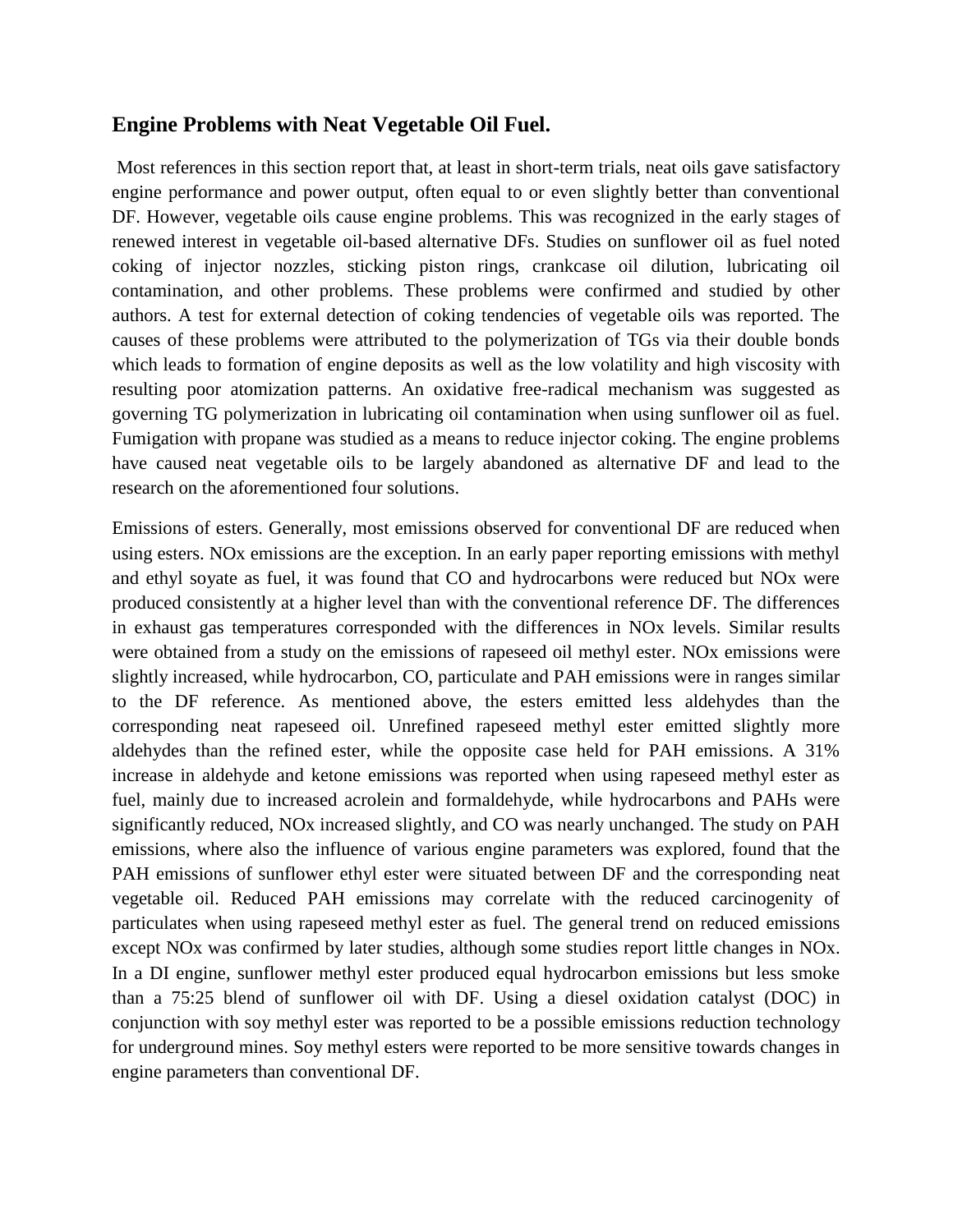### **Precombustion of Triglycerides**

As discussed, every DF, conventional or vegetable oil-based, experiences an ignition delay, which is the basis of CN measurements. The fuel passes through a temperature and pressure gradient directly after injection but before combustion begins. Chemical reactions already occur in this precombustion phase. In an initial study, the unsaturated TGs triolein, trilinolein, and trilinolenin were studied at temperatures up to 400°C in air or  $N_2$  in a reactor simulating conditions in a diesel engine. The compounds arising in this phase were fatty acids of different chain lengths (some even longer than those in the parent fatty acids), various aliphatic hydrocarbons, and smaller amounts of other compounds such as aldehydes. The parent acids were the most prominent compounds in the precombustion mixture. Component patterns were largely independent of the starting material and reaction conditions. In a second study, tristearin and tripalmitin were studied besides the three unsaturated TGs at temperatures of 450°C in air and  $N_2$ . Presumably due to the higher temperature, different component patterns were observed. Besides mainly unsaturated aliphatic hydrocarbons and unsaturated aldehydes, various aromatics, including benzene, toluene, compounds with unsaturated side chains, and polyaromatic hydrocarbons were detected. The atmosphere (air or  $N_2$ ) had considerable influence on product formation. The number of components was less for samples of tripalmitin, tristearin and triolein for reactions under  $N_2$  than under air while this finding was reversed for trilinolein and trilinolenin. No fatty acids, glycerol or acrolein (as decomposition product of glycerol) were detected. Extensive decarboxylation occurred, showing that the oxygen in biodiesel does not necessarily contribute to its combustion as an oxidizer. The compounds identified are also found in the exhaust emissions of engines running on conventional DF. It is therefore necessary to influence not only combustion but also precombustion to improve the combustion properties and emissions of biodiesel.

Cetane Improvers. Various compounds such as alkyl nitrates are used as cetane-enhancing additives in conventional DF. Few studies on such compounds in biodiesel exist. One paper reports that in a turbulence combustion chamber and at an intake air temperature of 105°C, 8% hexyl-nitrate in vegetable oils (cottonseed, rape, and palm) was necessary to exhibit the same ignition delay as conventional DF. The use of nitrate esters of fatty acids as cetane improvers in DF was reported in a patent.

# **Dilution of vegetable oils with conventional diesel fuel**

Dilution is an additional possible solution to the viscosity problem of vegetable oils as discussed above. Results with this technology have been mixed and engine problems similar to those found with neat vegetable oils as fuels were observed here also. A model on vegetable oil atomization showed that blends of DF2 with vegetable oil should contain from 0 to 34% vegetable oil if proper atomization was to be achieved.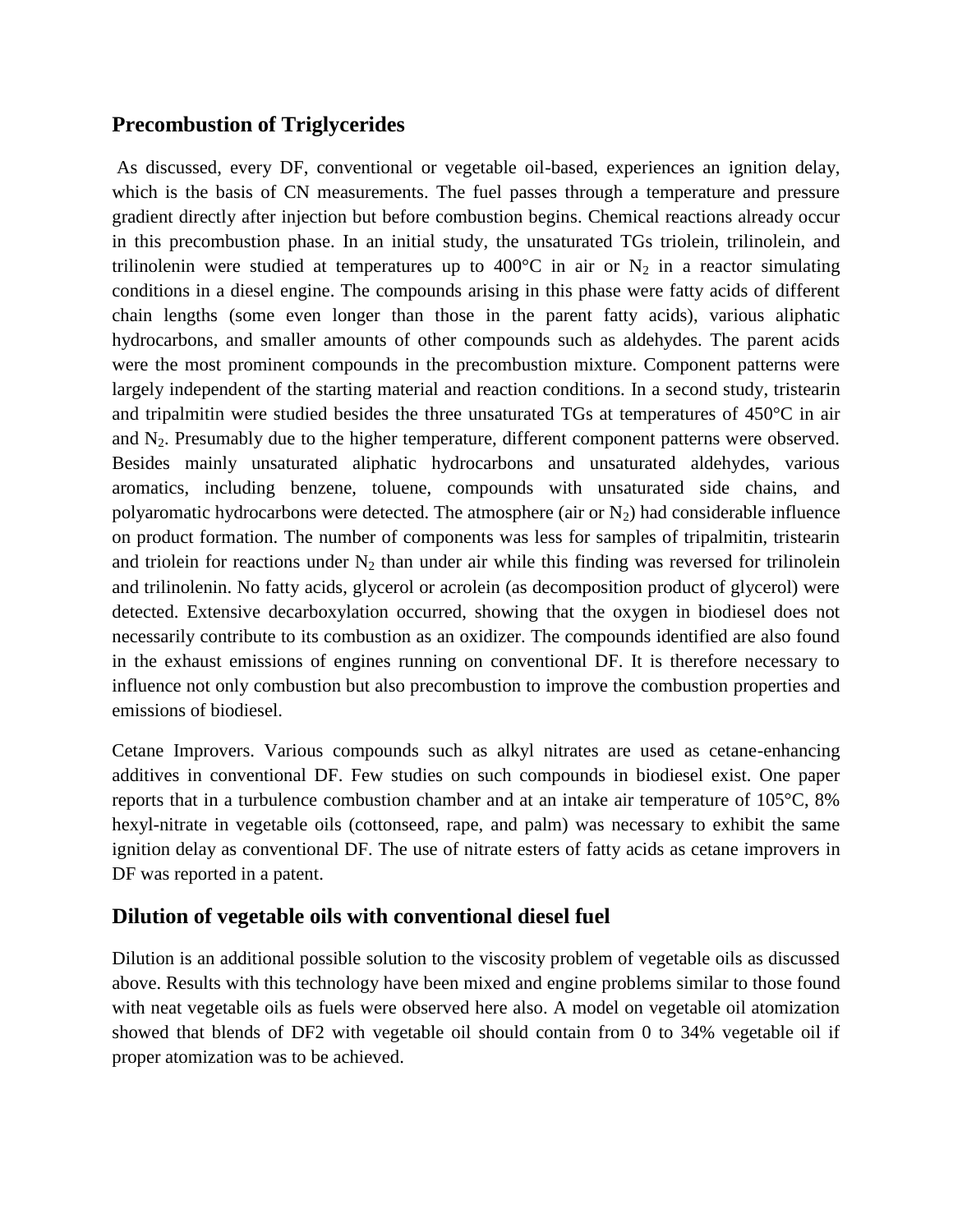A 75:25(vol-%) petrodiesel / sunflower oil blend had a viscosity of 4.88 mm2/s at 40 $^{\circ}$ C, exceeding the ASTM maximum value of 4.0. The blend was not recommended for long-term use in the DI diesel engine (64). A 75:25 (vol-%) petrodiesel / high-oleic safflower oil blend with a viscosity of 4.92 mm2/s passed the 200 hr EMA (Engine Manufacturers Association) test. The different results were attributed to the degree of unsaturation of the respective vegetable oil. The more unsaturated oil (sunflower) that accumulates in the crankcase and hot engine parts tends to oxidize and polymerize due to its reactivity. Accumulation of such products in the lube oil could lead to lubricant thickening. A lube oil change is called for by the EMA test after 100 hr and at that time the viscosity of the lube oils had not varied greatly in either test.

Other reports include successfully using a 70:30 winter rapeseed oil / DF1 mixture or blends of  $\leq$ 15% rapeseed oil with DF2 , and an 80:20 DF2 / safflower oil blend with reduced CO and hydrocarbon emissions. A 75:25 DF / crude sunflower oil blend produced greatest solids contamination in the lubricating oil (49) similar to the results mentioned above, while another report mentions satisfactory performance of a 75:25 DF / sunflower oil blend. In early studies on sunflower oil, 80:20 DF / sunflower oil blends were run for prolonged periods of time before exhaust smoke increased due to carbon build-up or power loss ensued. Another engine, due to inadequate atomization, showed more of the engine problems associated with neat vegetable oils.

The CP of a 50:50 DF2/ high-oleic safflower oil was -13°C and the PP was -15°C, and similar blends with high-linoleic safflower oil had CP -13°C and PP -15°C or winter rapeseed oil had CP  $-11^{\circ}$ C and PP  $-18^{\circ}$ C.

A 50:50 blend of Stoddard solvent (a dry-cleaning fluid, viscosity 0.95 mm2/s, estimated CN 50, heat of combustion 46,800 kJ/kg,  $CP < -16^{\circ}C$ , PP  $< -35^{\circ}C$ , flash point 42.2°C) with soybean oil gave low CP (-18.9°C) and PP (-31.7°C) but performed less well in a diesel engine than DF2.

# **Transesterification.**

The conversion of component TGs to simple alkyl esters (transesterification) with various alcohols reduces the high viscosity of oils and fats. Base catalysis of the transesterification with reagents such as sodium hydroxide is preferred over acid catalysis because the former is more rapid. Transesterification is a reversible reaction. The transesterification of soybean oil with methanol or 1-butanol proceeded with pseudo-first order or second order kinetics, depending on the molar ratio of alcohol to soybean oil (30:1 pseudo-first order, 6:1 second order; NaOBu catalyst) while the reverse reaction was second order.

Methyl esters are the most "popular" esters for several reasons. One reason is the low price of methanol compared to other alcohols. Generally, esters have significantly lower viscosities than the parent oils and fats. Accordingly, they improve the injection process and ensure better atomization of the fuel in the combustion chamber. The effect of the possible polymerization reaction is also decreased. The advantages of alkyl esters were noted early in studies on the use of sunflower oil and its esters as DF. Another advantage of the esters is possibly more benign